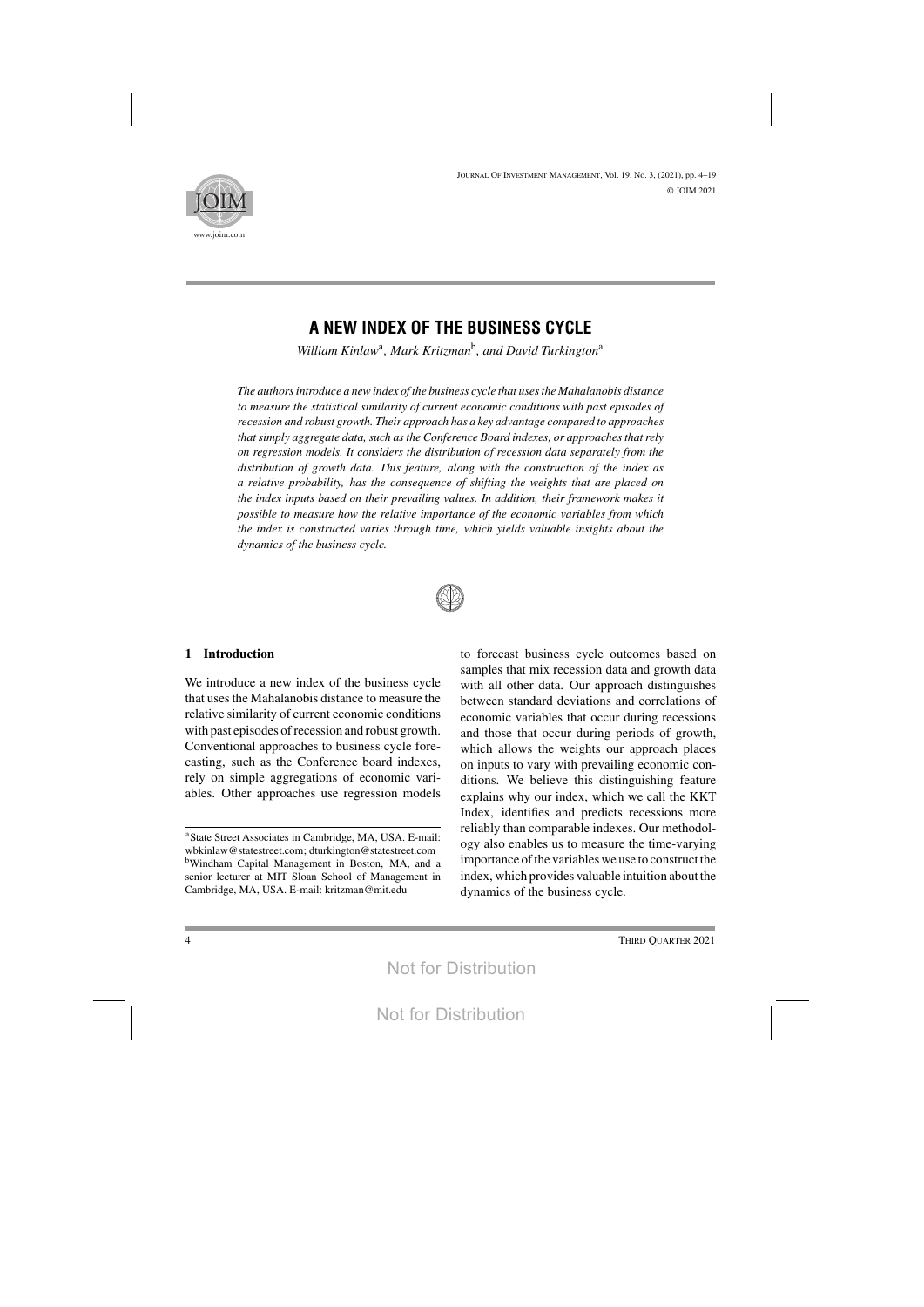We proceed as follows. In Section 2, we describe the Mahalanobis distance as it was originally conceived by Mahalanobis to analyze human skulls, and we discuss more recent applications of this versatile statistic. We also include a technical overview of the Mahalanobis distance. In Section 3, we explain how we adapt the Mahalanobis distance to create an index of the business cycle. In Section 4, we describe in detail how our approach differs from other approaches. We also describe how to measure the relative importance of the economic variables through time. In Section 5 we offer empirical evidence of our index's effectiveness in assessing the state of the economy. We summarize our analysis in Section 6. We also include two appendices: one which describes the methodology used by the National Bureau of Economic Research (NBER) to measure the business cycle, and one which describes the methodology used by the Conference Board to construct their economic indexes.

## **2 The Mahalanobis Distance**

The Mahalanobis distance was introduced originally in 1927 and modified in 1936 to analyze resemblances in human skulls among castes in India.<sup>1</sup> Mahalanobis compared a set of measurements for a chosen skull to the average of those measurements across skulls within a given caste. He also compared the co-occurrence of those measurements for a chosen skull with their covariation within the caste. He summarized these comparisonsin a single number which he used to place a given skull in one caste versus another caste. The Mahalanobis distance has since been applied across many different fields. Chow *et al.* (1999), for example, derived the Mahalanobis distance independently to measure turbulence in the financial markets. They compared a set of asset class returns for a given interval to their averages and covariances over a prior history to measure the statistical unusualness of that set of returns as

an indication of financial turbulence. They reasoned that the more unusual were the returns the more likely it was that they were driven by disruptive events instead of noise, and therefore more characteristic of financial turbulence.

The Mahalanobis distance has also been applied in medicine to diagnose diseases. Su and Li (2002), for example, applied the Mahalanobis distance to diagnose liver diseases. Wang *et al.* (2011) used the Mahalanobis distance to diagnose obstructive sleep apnea, and Nasief *et al.* (2019) used it to diagnose breast cancer. These are but a few of its applications to medicine.

The Mahalanobis distance has also been applied to detect anomalies in self-driving vehicles (Lin *et al.*, 2010), and to improve the forecast reliability of linear regression analysis (Czasonis *et al.*, 2020). In this latter application the authors show that the prediction of a linear regression equation is mathematically equivalent to a weighted average of the past values of the independent variables in which the weights are the relevance of the observations as defined by the sum of two Mahalanobis distances. This equivalence allows a researcher to censor a sample to exclude insufficiently relevant observations in order to derive a more reliable forecast. This innovation has also been applied to improve the forecast of the stock– bond correlation (Czasonis *et al.*, 2021). Before we proceed to our application of the Mahalanobis distance, it might be useful to provide a technical overview within the context of its original purpose.

The Mahalanobis distance, as originally conceived to measure the statistical similarity of human skulls, is given by Equation (1).

$$
d = (x - \mu) \Sigma^{-1} (x - \mu)'
$$
 (1)

In Equation  $(1)$ , d equals the Mahalanobis distance,  $x$  equals a row vector of values for a set of dimensions used to characterize a skull,  $\mu$  equals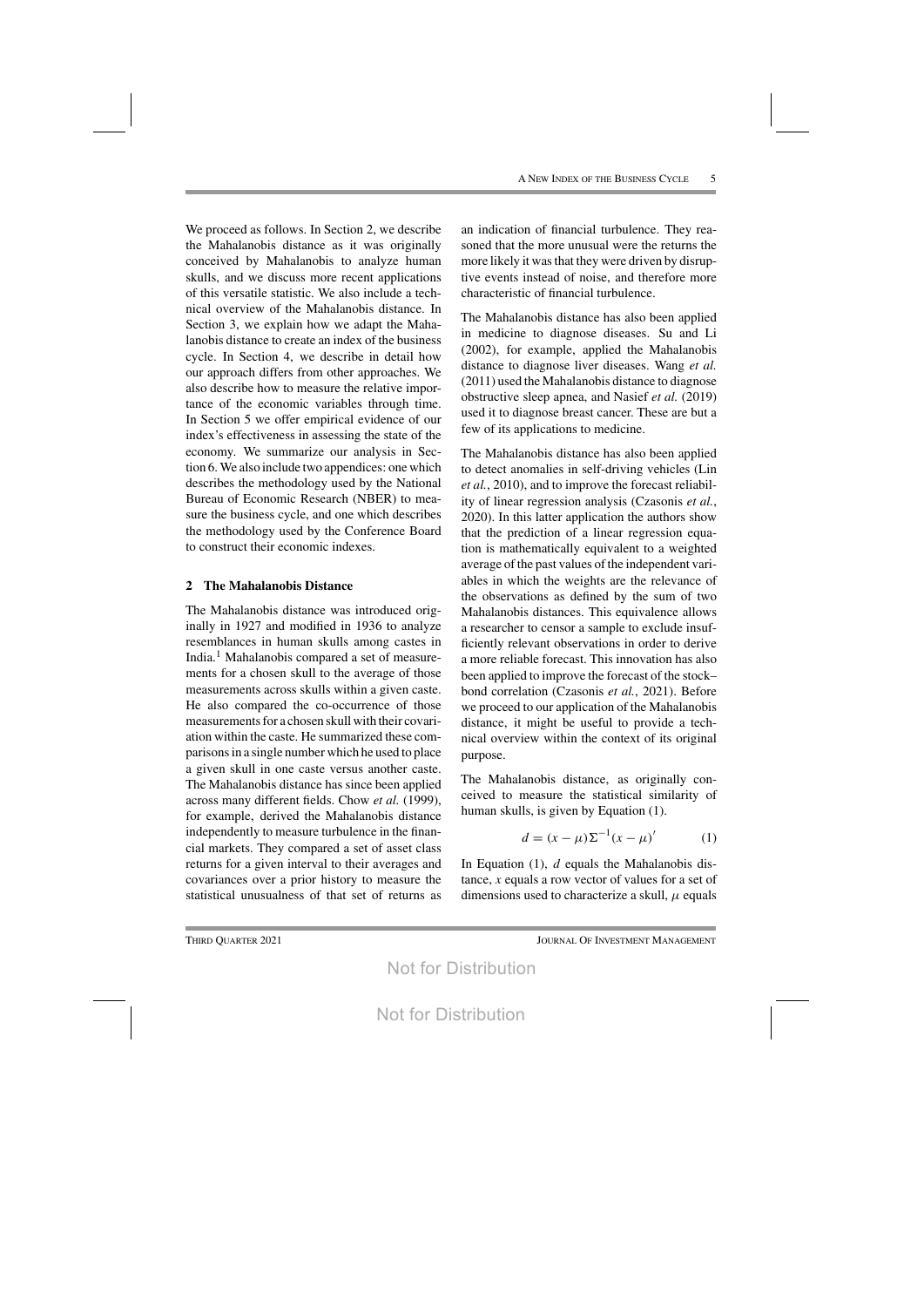the average values from a chosen group of skulls,  $\Sigma^{-1}$  equals the inverse of the covariance matrix of the group's dimensions, and ' denotes matrix transpose. The term  $(x - \mu)$  captures how similar each dimension, by itself, is to the group's average values. By multiplying  $(x - \mu)$  by the inverse of the covariance matrix, it captures how similar the co-occurrence of the dimensions is to their co-occurrence in the group. This multiplication also converts the variables into common units. This feature is not important in analyzing human skulls because all variables are measured in the same units, centimeters. When we apply this formula to create an index of the business cycle, however, this feature is very handy because some of the variables we use are measured as percentage changes whereas others are measured as levels.

The Mahalanobis distance is a powerful analytical tool because it summarizes information about multivariate covariation in a single number that has an intuitive interpretation. To develop an understanding of the Mahalanobis distance, it may be helpful to consider the following. If we apply Equation (1) to a single (scalar) variable instead of a vector, the equation becomes a ratio with the squared distance from the mean,  $(x - \mu)^2$ , in the numerator and the squared

standard deviation,  $\sigma^2$ , in the denominator. Taken together, this is equivalent to the squared  $z$ -score representing how many standard deviations away from average a data point lies, where  $z = \frac{(x-\mu)}{\sigma}$ . Thus, we may interpret the Mahalanobis distance for multiple dimensions as a generalization of the z-score that accounts for the correlations among the variables.2

Exhibit 1 illustrates the features of the Mahalanobis distance in two dimensions using hypothetical data. Let us imagine the dots represent values of the two dimensions for various skulls. The cluster of observations on the left-hand side of the chart pertains to hypothetical skull measurements for a group where the attributes are perfectly uncorrelated and have equal standard deviations. When the correlation among the variables equals zero, the Mahalanobis distance of a given point reflects the average of its squared z-scores in the same fashion as the most common measurement of physical distance: the Euclidean distance. The two data points shown, A and B, have identical Euclidean distances from this group's average, and because the variables are uncorrelated these points also have identical Mahalanobis distances from the mean. Other points that fall on the same iso-distance curve, shown as a dotted line circle, also share the same

**Exhibit 1** Scatter plot of two hypothetical skull dimensions.

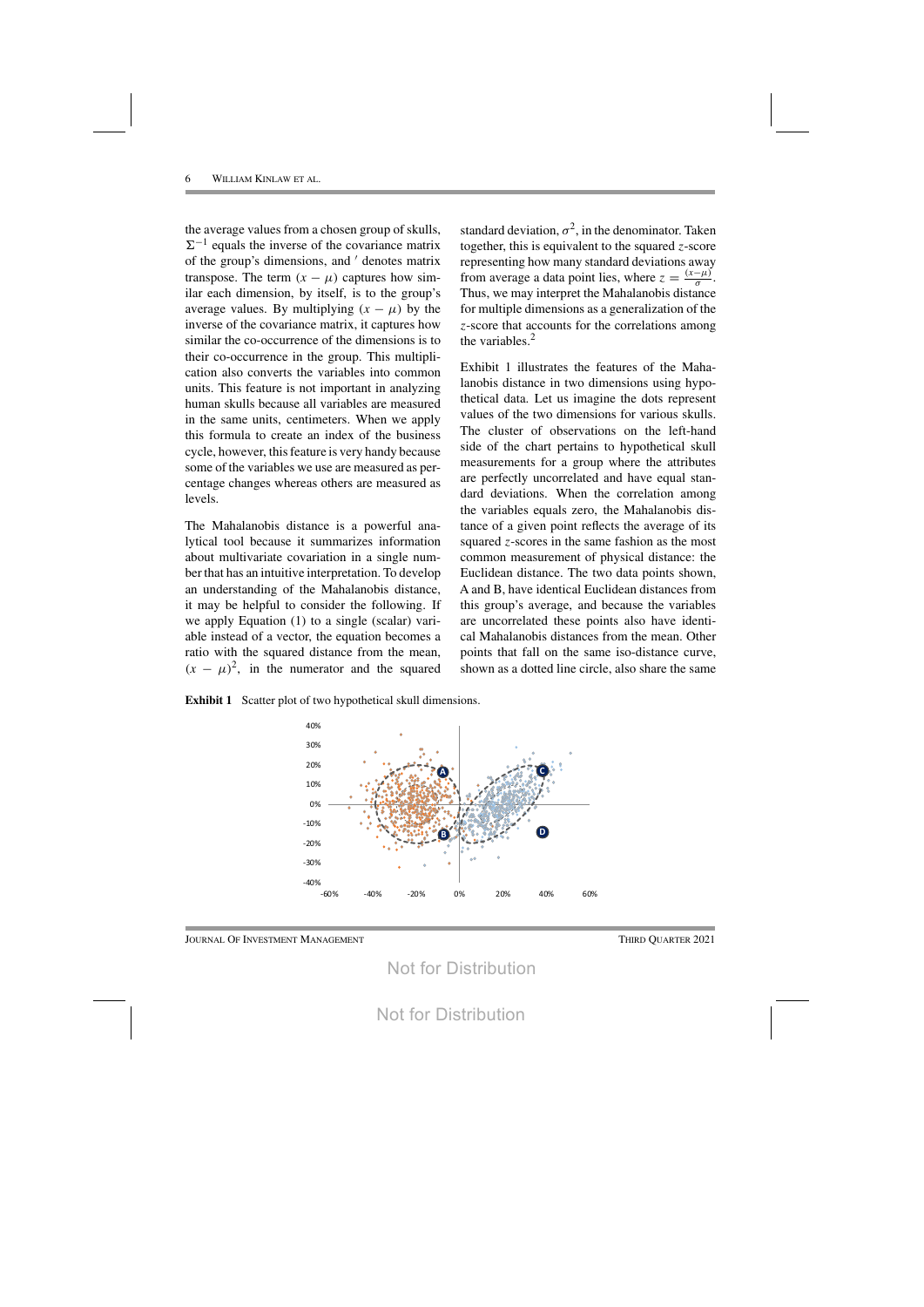distance value. The cluster of observations on the right-hand side of the chart is from a different sample with different characteristics; the attributes are positively correlated and have different standard deviations. Points C and D have identical Euclidean distances from their average for the group, but their Mahalanobis distances are not the same. Point C conforms to the typical correlation pattern of the data, so it is less unusual and less distant from the center of the distribution. Point D reflects an opposite alignment of the two variables, which is highly unusual. Thus, points C and D fall on different iso-distance curves. The iso-distance curves for the Mahalanobis distance are rotated ellipses rather than circles, owing to their non-zero correlation. When there are more than two variables, the iso-distance curve is an ellipsoid within a higher-dimensional space. This is difficult to visualize, but the same intuitive interpretation applies in any number of dimensions. If desired, one may compute the probability of observing a Mahalanobis distance greater than some chosen value from a collection of multivariate normal data as the area under the right-tail of a chi-squared distribution. This statistic is often used in outlier detection and statistical testing. For our application, as we describe later, we are more interested in the relative likelihood that an observation corresponds to one sub-sample or another.

In summary, the Mahalanobis distance accounts for a couple of important features of statistical similarity. It scales each value of the chosen observation by the variability of the values in the group, which has the added benefit of converting all values into common units. And it accounts for the co-occurrence of the values for a given observation.

The Mahalanobis distance is very general and may be computed for any data point so long as the covariance matrix used in the calculation is valid. By valid, we mean that the covariance matrix is positive semi-definite, which guarantees that it is possible for actual data to exhibit these correlation patterns. This is guaranteed to be the case if the data on which we estimate covariance contains more observations than variables. Nevertheless, we should also take care to select variables that are not highly redundant. If two variables have correlations very close to 1, the Mahalanobis distance will be highly sensitive to divergences and may occasionally emit misleading signals. We address these considerations in the design of our index by choosing variables that are conceptually distinct from one another, but which may behave differently during alternative phases of the business cycle.

# **3 An Index of the Business Cycle**

We now apply the Mahalanobis distance to create an index of the business cycle which, as mentioned earlier, we call the KKT Index. In this application, the observations are the values of a set of economic variables, and the groups are the values of these variables during periods of recession or robust growth. We construct our index using the following economic variables for the United States starting in January 1916 and ending in June  $2020^3$ :

- Industrial Production (one-year percentage change, measured monthly)
- Nonfarm Payrolls (one-year percentage change, measured monthly)
- Return of the Stock Market (one-year return, measured monthly)
- Slope of the Yield Curve (10-year rate minus the Federal Funds Rate, one-year average, measured monthly)

We begin our index in January 1956, the earliest date for which we have vintage data to reflect the values for economic variables that were available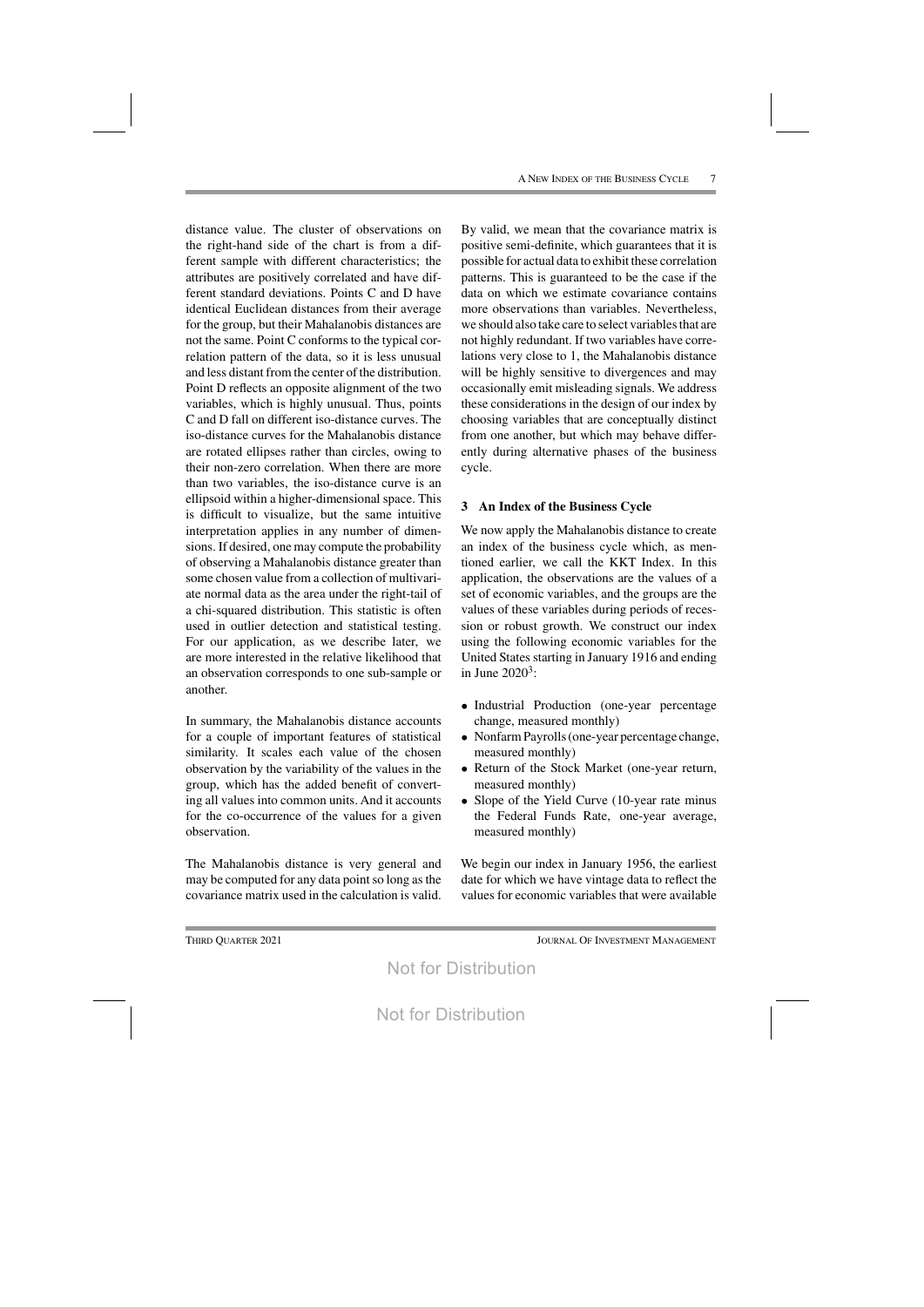at each point in time prior to any revisions. For each month starting in January 1956, we only use data that were available at that point in time, including any revisions previously released. To calculate the index value, we proceed as follows. First, we identify two sub-samples of previous months: one corresponds to recession and the other corresponds to robust growth. We define recessions as those periods identified as recessions by the Business Cycle Dating Committee of the National Bureau of Economic Research (NBER). We define robust growth as months in which the year-over-year percentage change in industrial production ranked above the 75th percentile relative to its values in the prior 10 years. This positive tail of the growth distribution contains roughly as many data points as the recession sub-sample. We focus on robust growth rather than growth of any size because it is important that the regimes be symmetrically opposite each other and sufficiently separated from each other.

Next, we measure the Mahalanobis distance of the current observations for the economic variables, x, relative to both sub-samples:

$$
d_{\rm rec}(x) = (x - \mu_{\rm rec}) \Sigma_{\rm rec}^{-1} (x - \mu_{\rm rec})' \tag{2}
$$

$$
d_{\rm gr}(x) = (x - \mu_{\rm gr}) \Sigma_{\rm gr}^{-1} (x - \mu_{\rm gr})' \qquad (3)
$$

In Equations (2) and (3),  $d_{\text{rec}}$  is the Mahalanobis distance of  $x$  with respect to the recession subsample,  $\mu_{\text{rec}}$  is a vector of the average values of the variables in the recession sub-sample,  $\Sigma_{\text{rec}}^{-1}$ is the inverse of the covariance matrix of the variables in the recession sub-sample, and  $d_{gr}$ ,  $\mu_{\rm gr}$ , and  $\Sigma_{\rm gr}^{-1}$  are the corresponding values for the robust growth sub-sample.<sup>4</sup> Whereas Mahalanobis sought to determine if a set of dimensions for a skull was more plausibly associated with one caste versus another, we seek to determine if the values for a set of economic variables are more closely associated with the values that prevailed during past recessions or past periods of robust growth.

We convert both Mahalanobis distances, d, into likelihoods, ξ, using the multivariate normal probability density function (PDF):

$$
\xi_{\rm rec}(d) = (\det(2\pi \Sigma_{\rm rec}))^{-1/2} e^{-d_{\rm rec}/2} \qquad (4)
$$

$$
\xi_{\rm gr}(d) = (\det(2\pi \Sigma_{\rm gr}))^{-1/2} e^{-d_{\rm gr}/2} \qquad (5)
$$

In Equations (4) and (5), det is the matrix determinant, and e is the base of the natural logarithm. Next, we rescale the likelihood of recession by dividing it by the sum of the recession and robust growth likelihoods. We interpret this rescaled likelihood of recession as a probability.

$$
p_{\text{rec}} = \frac{\xi_{\text{rec}}}{\xi_{\text{rec}} + \xi_{\text{gr}}}
$$
 (6)

We repeat this process for each month in our sample, ending in June 2020, to generate a monthly time series of values for the index.

## **4 Comparison with Other Approaches**

The key distinction of the KKT Index from other approaches to analyzing the business cycle, such as regression models, is that the KKT Index considers the distribution of recession data separately from the distribution of growth data. This feature, along with the construction of the index as a relative probability, has the consequence of shifting the weights that are placed on the index inputs based on their prevailing values. This feature makesit possible to measure how the relative importance of the inputs vary through time, which yields valuable insights about the dynamics of the business cycle.

Here is how we measure the time-varying importance of the inputs. We start with the notion that the KKT Index value is the rescaled probability of recession as a function of the vector of current economic variable values, x. Viewing this calculation as a nested set of functions, as illustrated in Equations (2) through (6), we use the chain rule of calculus to compute the derivative of the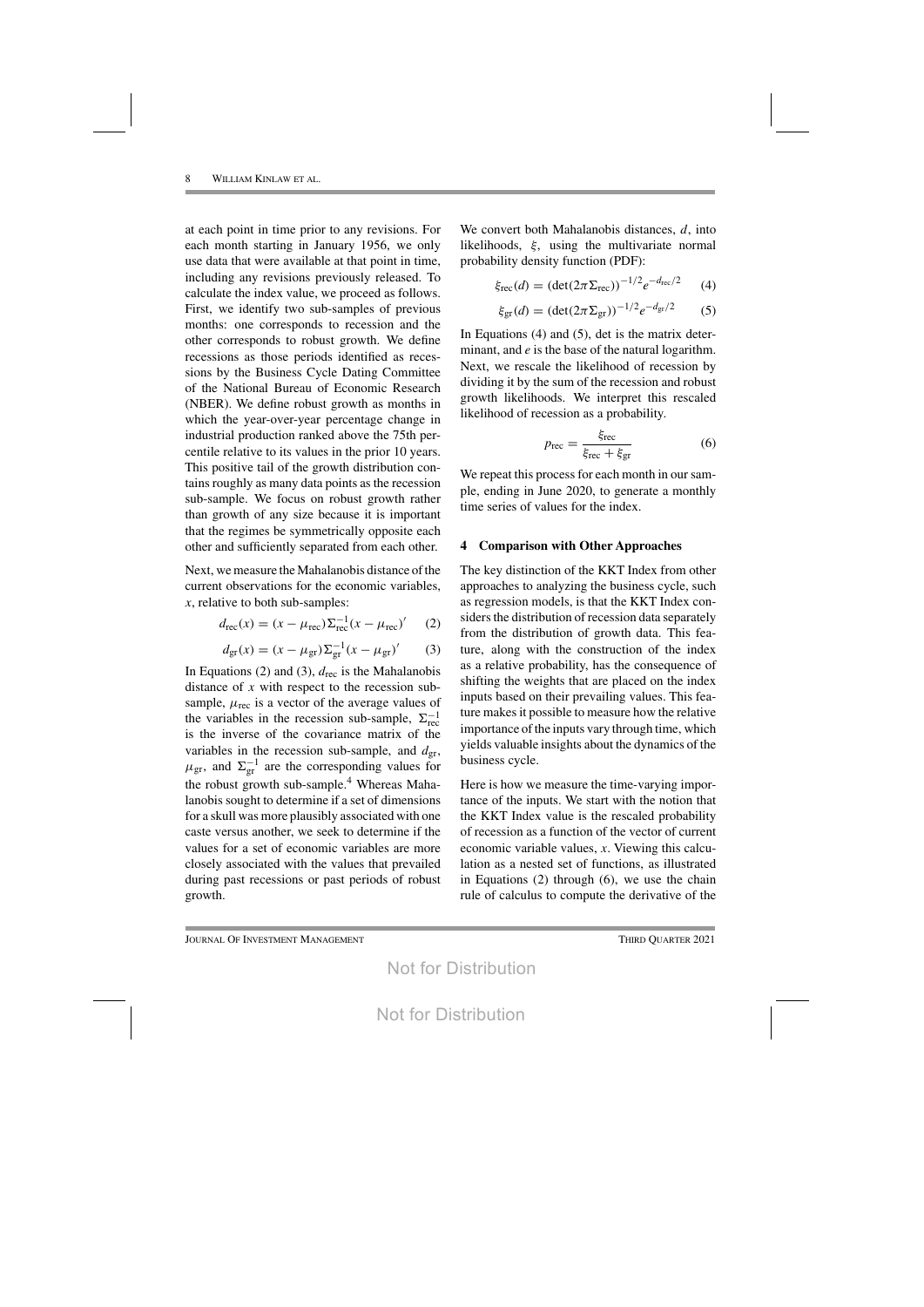probability of recession with respect to  $x$ , which is given by Equation (7).

$$
\frac{\partial p_{\text{rec}}}{\partial x} = p_{\text{rec}} p_{\text{gr}} (\Sigma_{\text{gr}}^{-1} (x - \mu_{\text{gr}})'
$$

$$
- \Sigma_{\text{rec}}^{-1} (x - \mu_{\text{rec}})')
$$
(7)

Equation (7) has an intuitive interpretation. The term  $\Sigma_{\text{gr}}^{-1}(x - \mu_{\text{gr}})'$  shows how much the Mahalanobis distance to the mean of the robust growth sample changes for a given change in  $x$ . The recession probability is positively related to the distance from growth. The term  $\Sigma_{\text{rec}}^{-1}(x - \mu_{\text{rec}})^t$ shows how much the Mahalanobis distance to the mean of the recession sub-sample changes for a given change in  $x$ . The recession probability is negatively related to the distance from recession. The term  $p_{\text{rec}} p_{\text{gr}}$  scales the overall sensitivity so that the rescaled probability cannot fall below 0 or rise above 100%. The overall sensitivity of the index value is greatest when it is around 50%, and smallest when it is around 0 or 100%. We also observe that as  $x$  approaches the average values of either recession or robust growth (and the index value approaches 1 or 0 accordingly), the term corresponding to that sub-sample approaches 0, and the index is increasingly driven by the distance of  $x$  to the opposing sub-sample. This occurs because when the index is very close to the center of one of the sub-samples, the information from that sub-sample is completely reflected in the index and fluctuations are likely to represent noise. At this point, the distance to the opposing sub-sample is more informative.

Next, we multiply each element of the derivative vector by the standard deviation for that variable (measured over the full sample). The result represents the sensitivity of the recession probability to a standardized shock in each variable. Finally, we rescale this vector, so its absolute value sum equals one, and we interpret the result as a measure of the relative importance of the variable.

Variable importance 
$$
=
$$
  $\frac{\frac{\partial p_{\text{rec}}}{\partial x} \circ \sigma}{\left| \frac{\partial p_{\text{rec}}}{\partial x} \circ \sigma \right|}$  (8)

In Equation (8),  $\sigma$  is a vector of the full-sample standard deviations of the variables, ◦ denotes the element-by-element product of two vectors that yields the same size vector result, and  $|\cdot|$  computes the absolute-value norm of a vector.

The time-varying importance of each variable in driving index changes is a key feature that distinguishes ourmethodology frommore conventional regression-based approaches. It allows the index to treat data differently during different phases of the business cycle. This stands in contrast to Probit and Logit models, which are two of the most common methods used to forecast probabilities.

Both models form predictions by transforming the result of a linear model,  $\hat{y}_{linear} = \beta x$ , into a variable that falls between 0 and 1:

$$
p_{\text{probit}}(\hat{y}_{\text{linear}}) = \Phi(\hat{y}_{\text{linear}}) \tag{9}
$$

$$
p_{\text{logit}}(\hat{y}_{\text{linear}}) = \frac{1}{(1 + e^{-\hat{y}_{\text{linear}}})}
$$
 (10)

In Equation (9),  $\Phi(\cdot)$  is the cumulative distribution function of a standardized normal variable. Due to the nonlinearity of their final predictions, we cannot fit probit and logit models algebraically; we must determine  $\beta$  by an iterative numerical process. The point we want to stress is that relative variable importance is simply equal to  $\beta$  when applied to probit and logit models. It does not vary with x, as it does in the KKT Index.<sup>5</sup> Traditional linear regression models evaluate data points in the context of one overall distribution of data. Our methodology evaluates data points in the context of two distinct distributions, where the differences in covariance between the distributions contribute information. Our approach is related to quadratic discriminant analysis, though the latter is typically used to assign data points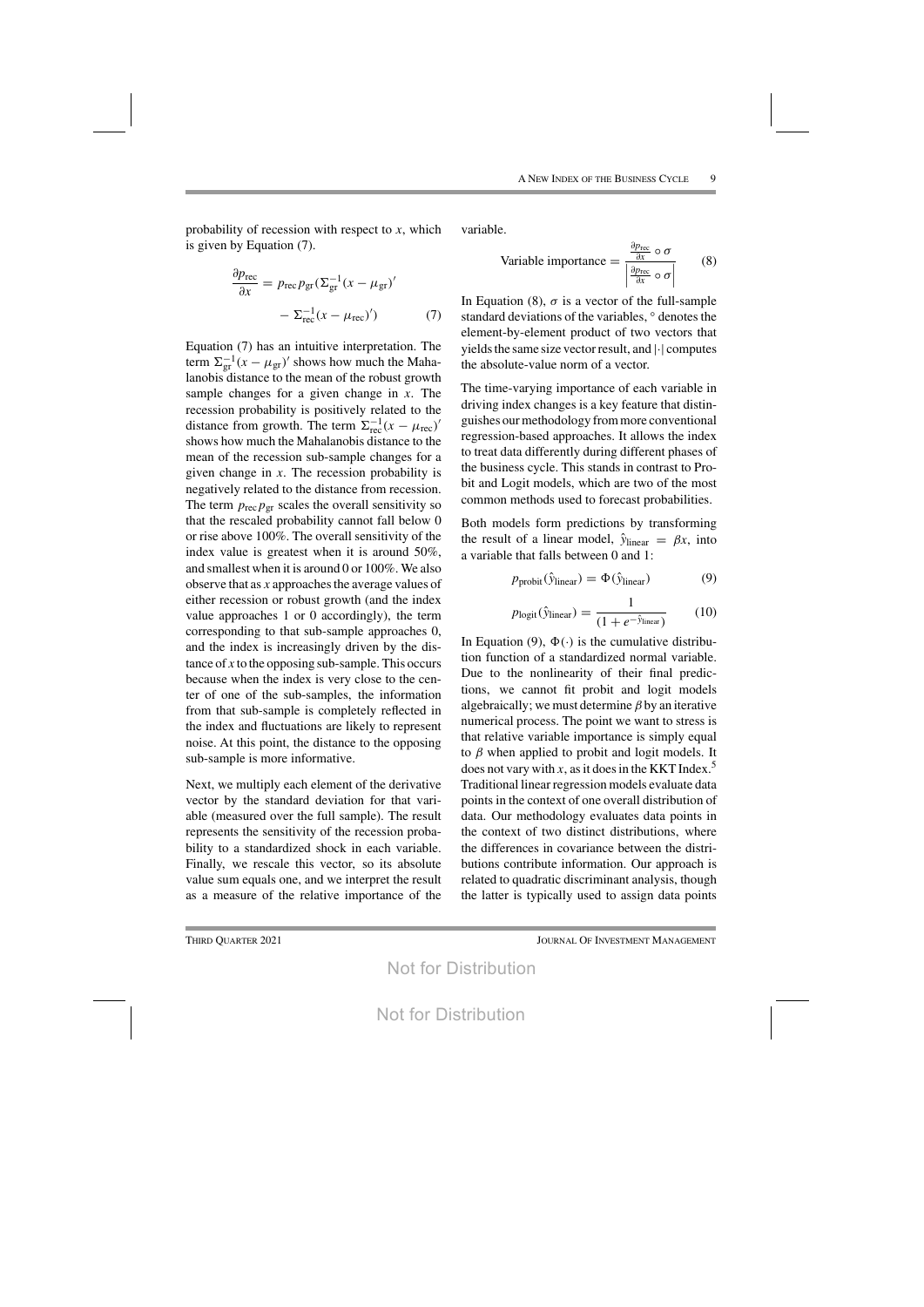to classes explicitly, as opposed to measuring their relative likelihood as an index. Following this discussion, we may view the KKT Index as an extension to, or variant of, regression-based approaches. We calibrate the index to identify the business cycle conditions that prevail in each month, which is akin to using a probit or logit model to forecast (or "now-cast" as it is sometimes called) whether the economy is currently in a recession. We find that the level and trend of such an index contains useful information for predicting future conditions, and it may be applied to predict outcomes over various future horizons, as desired. It is also possible to construct an alternative index using the KKT Index methodology, but with the explicit objective of predicting recession occurrence in a defined future period rather than in the contemporaneous month. This application may be a subject for future research.

## **5 Results**

We now present evidence of the effectiveness of our index. Exhibit 2 presents a time series of the KKT Index of the Business Cycle (blue line) from January 1956 to June 2020. This line measures how much more likely it is that the conditions at any point in time are associated with recession instead of with robust growth. The periods defined as recessions by the NBER are indicated by the

shaded bars. For example, as of November 2019, the value of the KKT index was 76% (left axis), which means that considering either recession or robust growth, this set of conditions is more closely associated with recession 76% of the time (and with robust growth 24% of the time). Put differently, the index suggested a recession was more than three times as likely as robust growth. An index level of 76% does not necessarily mean that the economy is currently in recession. Rather, we should interpret it as an indication of the potential for the economy to enter recession in the foreseeable future. Given historical guidance, the index should be close to 100% when a recession isimminent or underway. Itspiked to 93% in March 2020 amidst the COVID-19 pandemic and subsequent economic crisis, and registers at 98% as of June 2020.6

The orange line in Exhibit 2 shows the Conference Board's Coincident Economic Index.7 This time series begins in February 1979, and its values are indicated by the right axis. A value of 0 indicates neutral economic conditions, whereas large negative values coincide with recessions (we inverted the scale to coincide with the KKT Index). It is quite apparent that the Coincident Index's values in 2020 lie far outside the range of its historical experience. The Coincident Index has risen in tandem with the six NBER recessions since 1980,

**Exhibit 2** KKT Index and Conference Board Coincident Index.

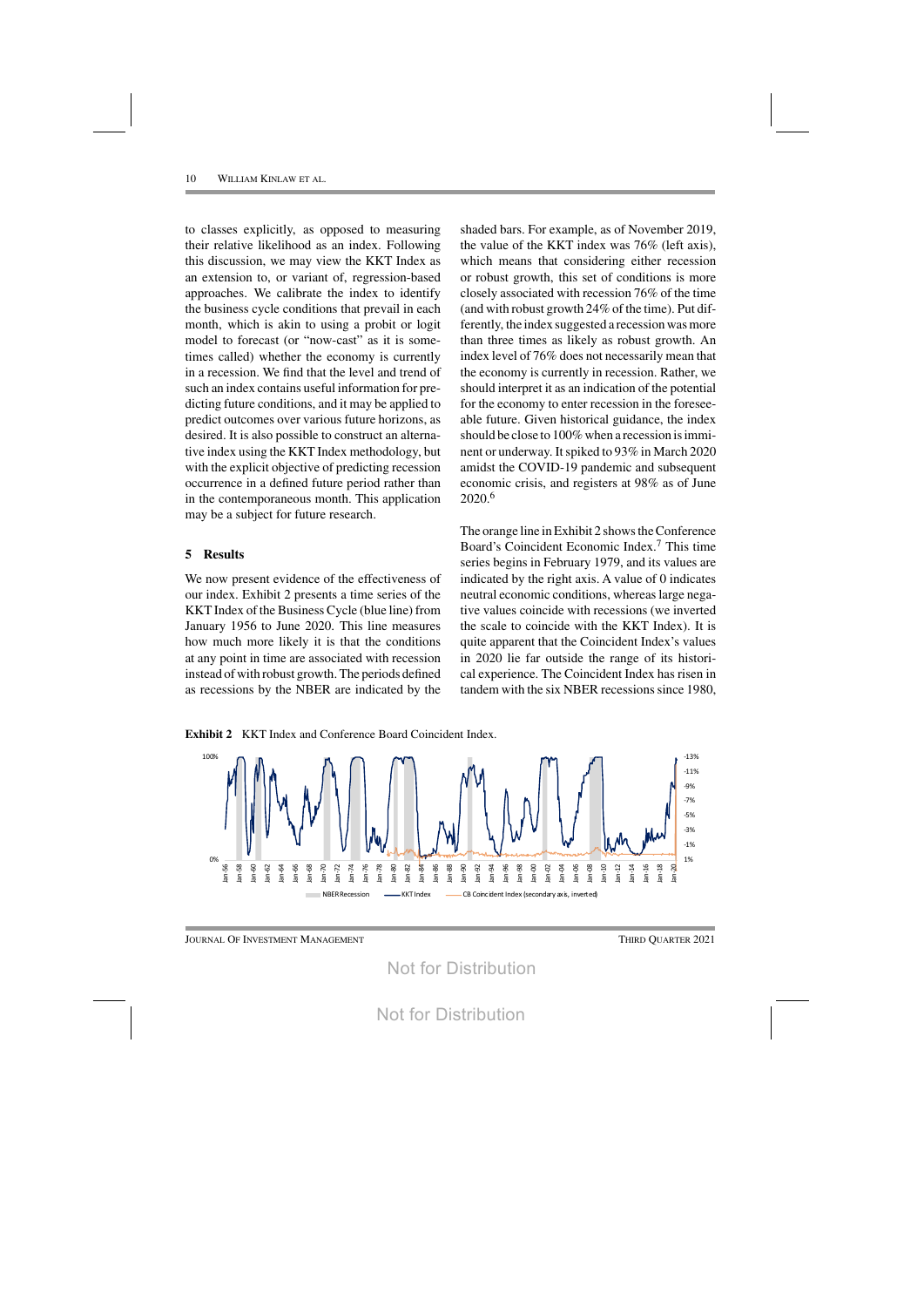but it is important to keep in mind that this result likely occurred because the Conference Board and NBER follow nearly identical procedures to define and identify recessions. The NBER defines a recession as "a period of falling economic activity spread across the economy, lasting more than a few months, normally visible in real GDP, real income, employment, industrial production, and wholesale-retail sales."8 With the exception of GDP, these indicators match the four variables that make up the Conference Board's Coincident Index. By using a different set of variables that include market conditions in addition to economic growth and employment, the KKTIndex provides a complementary and differentiated view on the business cycle.

Exhibit 3 shows the KKT Index alongside the Conference Board's Leading Economic Index, which begins in January 1982.

Exhibit 3 indicates that the major spikes in the Conference Board's Leading Economic Index tend to coincide with recessions rather than anticipate them. The KKT Index rises leading up to every recession so that the combination of its trajectory and level provides a reliable indicator of the likelihood recession. As of late 2019, the Conference Board's Leading Index remained flat while the KKT Index increased sharply.

Exhibit 4 compares the KKT Index with the yield curve, which we define as the 10-year rate minus the Federal Funds Rate. Many pundits believe that an inverted yield curve presages the onset of recession. Exhibit 4 tends to support this relationship, though the lead time is often quite long.

We next present an event study of the KKT Index of the Business Cycle. The shaded bar in Exhibit 5



**Exhibit 3** KKT Index and Conference Board Leading Index.





Not for Distribution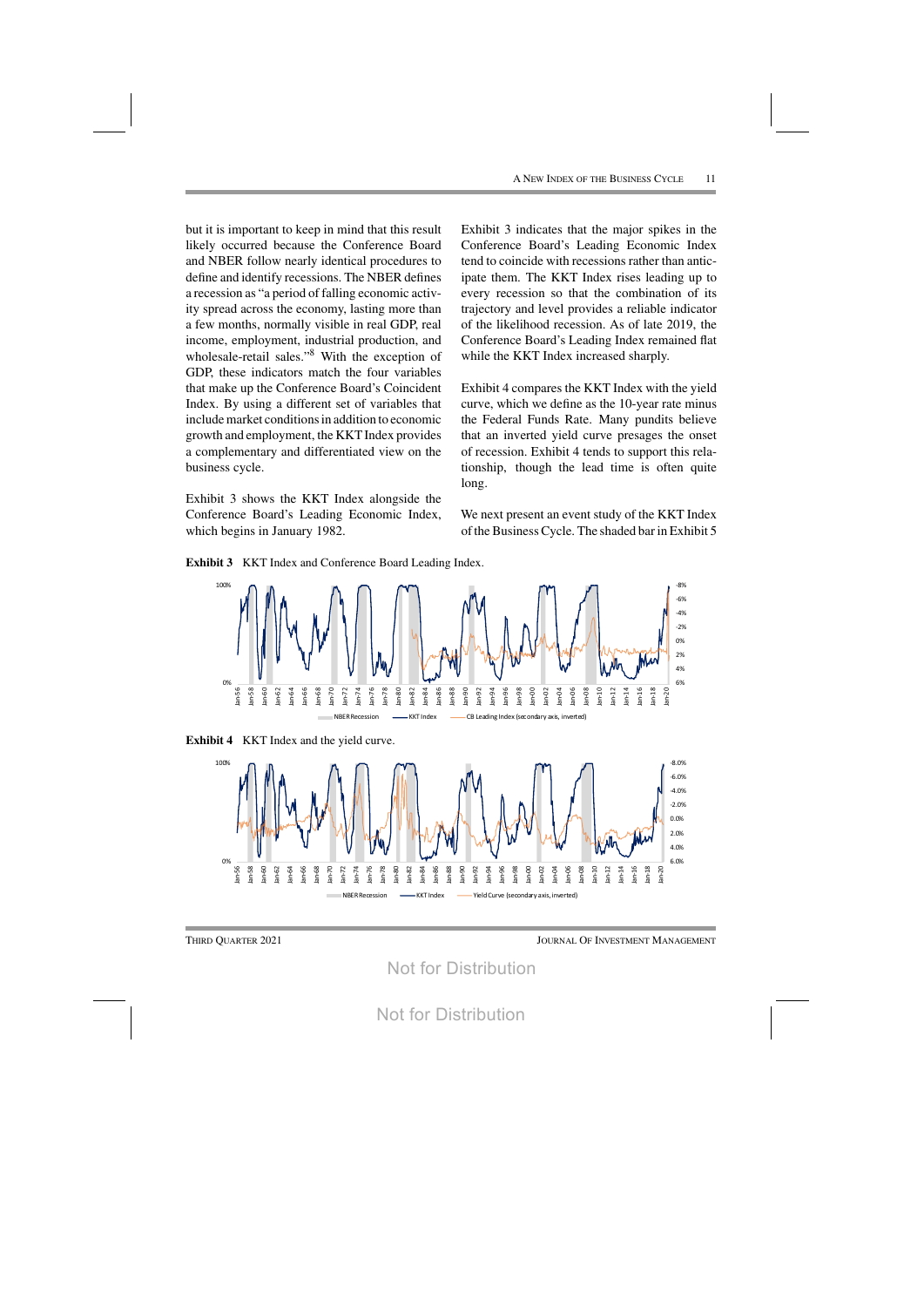



represents the events which are either recessions or periods of robust growth that occurred since 1956. The width of the bar is not relevant. These events varied in duration. The left side of the bar represents the beginning of the events while the right side represents the end of the events, irrespective of their durations.

The dark blue line shows the level of the KKT Index leading up to, during, and following recessions. The light blue line shows level of the index leading up to, during, and following periods of robust growth. We define robust growth events based on annual changes in real GDP,

considering revisions.9 Because our index is constructed as the relative likelihood of recessions, we should expect it to be low during periods of robust growth, which it is.

Exhibit 5 reveals a stark separation in the level of the KKT Index depending on whether it is measured around recession events or robust growth events. It also reveals that extreme levels of the index tend to persist for a few months following the conclusion of the events, which is a feature that businesspeople, policymakers, and investors should consider in their application of this index.

**Exhibit 6** KKT Index and recession realizations.

| Rising and above<br>threshold: | 50%    | $60\%$ | 70%    | $80\%$ | $90\%$ | Unconditional<br>Frequency |
|--------------------------------|--------|--------|--------|--------|--------|----------------------------|
| This month                     | 36%    | 43%    | 53%    | 62%    | 87%    | 14%                        |
| Next 1m                        | 40%    | 48%    | 57%    | 66%    | 91%    | 14%                        |
| Next 3m                        | $47\%$ | 55%    | $64\%$ | 73%    | 96%    | $16\%$                     |
| Next 6m                        | 59%    | 66%    | $77\%$ | 82%    | 96%    | 20%                        |
| Next 12m                       | 73%    | 78%    | $87\%$ | 89%    | 96%    | 28%                        |
| Next 18m                       | 78%    | 82%    | $87\%$ | 89%    | 96%    | 34%                        |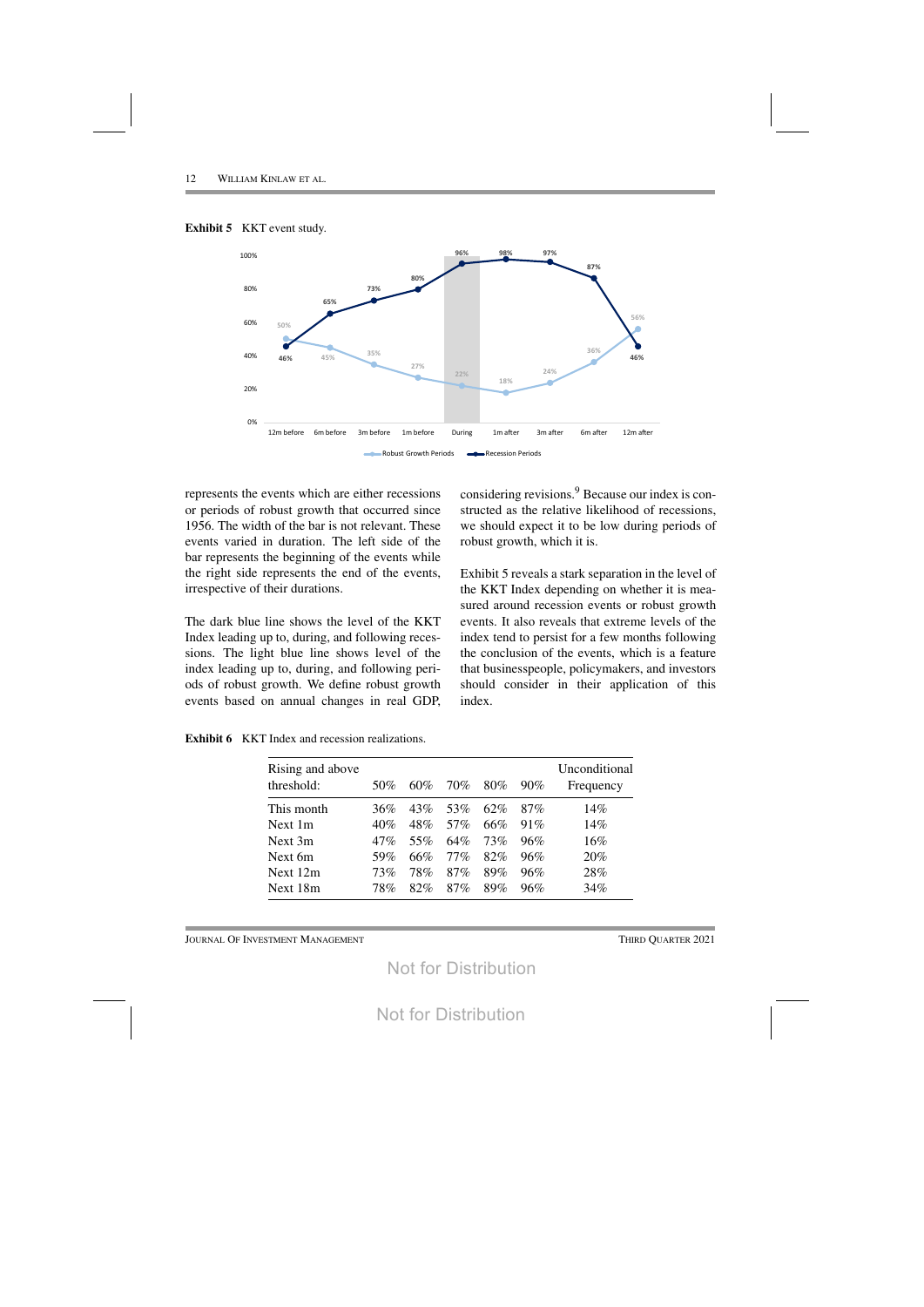Exhibit 6 compares the level of the KKT Index to realizations of recessions within various time spans. We are interested in analyzing periods when the probability of recession is rising. Therefore, we require that the standardized shift of the index—defined as its current level minus its average over the past year, divided by its standard deviation over the past year—is greater than 1.

We report the unconditional frequency of recession for the various time spans. Note the row corresponding to the realization of recessions over the subsequent six months for various levels of the index. When the index exceeded 50%, 59% of the time a recession occurred within the next six months. When it exceeded 60%, a recession occurred 66% of the time within the next six months. When the index exceeded 70% the frequency of recessions was 77%. When it exceeded 80%, recessions occurred 82% of the time. And when it exceeded 90%, recessions followed 96% of the time. The correspondence between the index level and the incidence of recessions is remarkably strong; in fact, the correlation exceeds 99%. To put this in perspective, the unconditional likelihood of a recession within any six-month period is only 20%.

We next present the same analysis for the yield curve. Specifically, we show the incidence of recessions that occur over varying time spans once the yield curve becomesinverted and its oneyear standardized shift is below  $-1.^{10}$  And again we show the unconditional frequency of recession for these time spans.

Exhibit 7 shows the yield curve to be a much less reliable indicator of subsequent recessions than the KKT Index, especially for short horizons. It is only informative for a horizon of 18 months, and even for that horizon, it is less reliable than the KKT Index.

| Falling and below<br>threshold: | $0\%$ | Unconditional<br>Frequency |
|---------------------------------|-------|----------------------------|
| This month                      | 10%   | 14%                        |
| Next 1m                         | 15%   | 14%                        |
| Next 3m                         | 21%   | 16%                        |
| Next 6m                         | 39%   | 20%                        |
| Next 12m                        | 60%   | 28%                        |
| Next 18m                        | 82%   | 34%                        |

**Exhibit 7** Yield curve and recession realizations.

Next, we present more intricate tests of the efficacy of the KKT Index. We apply a framework known as "receiver operating characteristic" (ROC) curves. This approach evaluates the tradeoff between erroneously predicting (false positives or type I errors) and failing to predict (false negatives or type II errors) the occurrences of recession. It evaluates this tradeoff for the full range of possible thresholds that may be set for an indicator, because effectiveness may vary with the threshold, and it is not necessarily clear in advance what threshold to use. By varying the threshold, an indicator's false positive rate may be improved but only at the expense of its false negative rate, and vice versa. The most effective models will present more favorable opportunities to jointly minimize both types of errors.

It is possible to apply many different methodologies and data inputs to the task of predicting recessions. We do not attempt to evaluate our index directly against every other proposed measure, as the permutations of methodologies and data are simply too numerous.<sup>11</sup> Indeed, we welcome and encourage future research applying our methodology to other data such as credit spreads and other asset prices.<sup>12</sup> Instead, we focus our attention on two specific comparisons that are related to the benefits of our approach. First, we compare the KKT Index with an index derived from a logit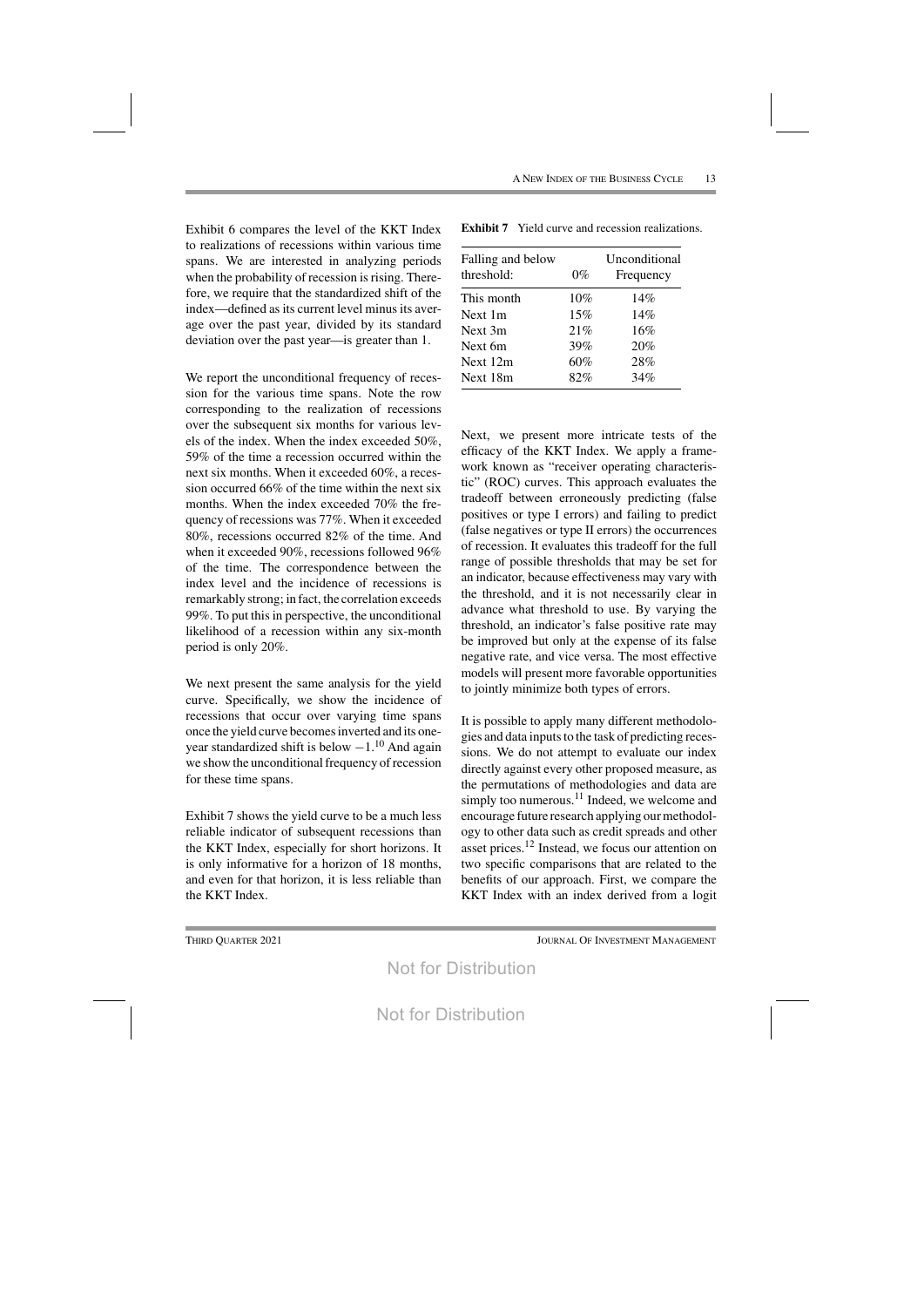model using the same inputs.<sup>13</sup> This test reflects the advantage of accounting for distinct covariances in the recession and growth sub-samples, versus accounting only for the full-sample covariances of the variables. Second, we compare the KKT Index with the Conference Board's Leading Economic Index, which is among the most widely followed recession indicators. This test reflects the advantage of combining data with the Mahalanobis distance compared using a weighted average. It also reflects differences in input variables. All tests are out-of-sample and pertain to the occurrence of recession in the 12 months following a signal.

Exhibit 8 shows both comparisons over the common historical sample available in each case. The KKT Index achieves a tradeoff similar to logit for extreme thresholds (left panel), but it achieves a superior tradeoff in the middle of the curve. Compared to the Conference Board's Leading Economic Index since 1982, the KKT Index performs slightly worse when it is calibrated to predict cautiously, but it performs better for moderate and aggressive prediction thresholds. It is important to note that these tests may be overly simplistic because they only account for the level of each index and not whether it is increasing or decreasing. Conditioning on the index trend generally improves prediction accuracy, but it leads to more variants of these tests than we have space to present in this paper.

Exhibit 9 shows the relative importance of each variable through time. While all four variables play an important role overall, they are not all





**Exhibit 9** Relative importance of variables through time.



JOURNAL OF INVESTMENT MANAGEMENT **THIRD QUARTER 2021**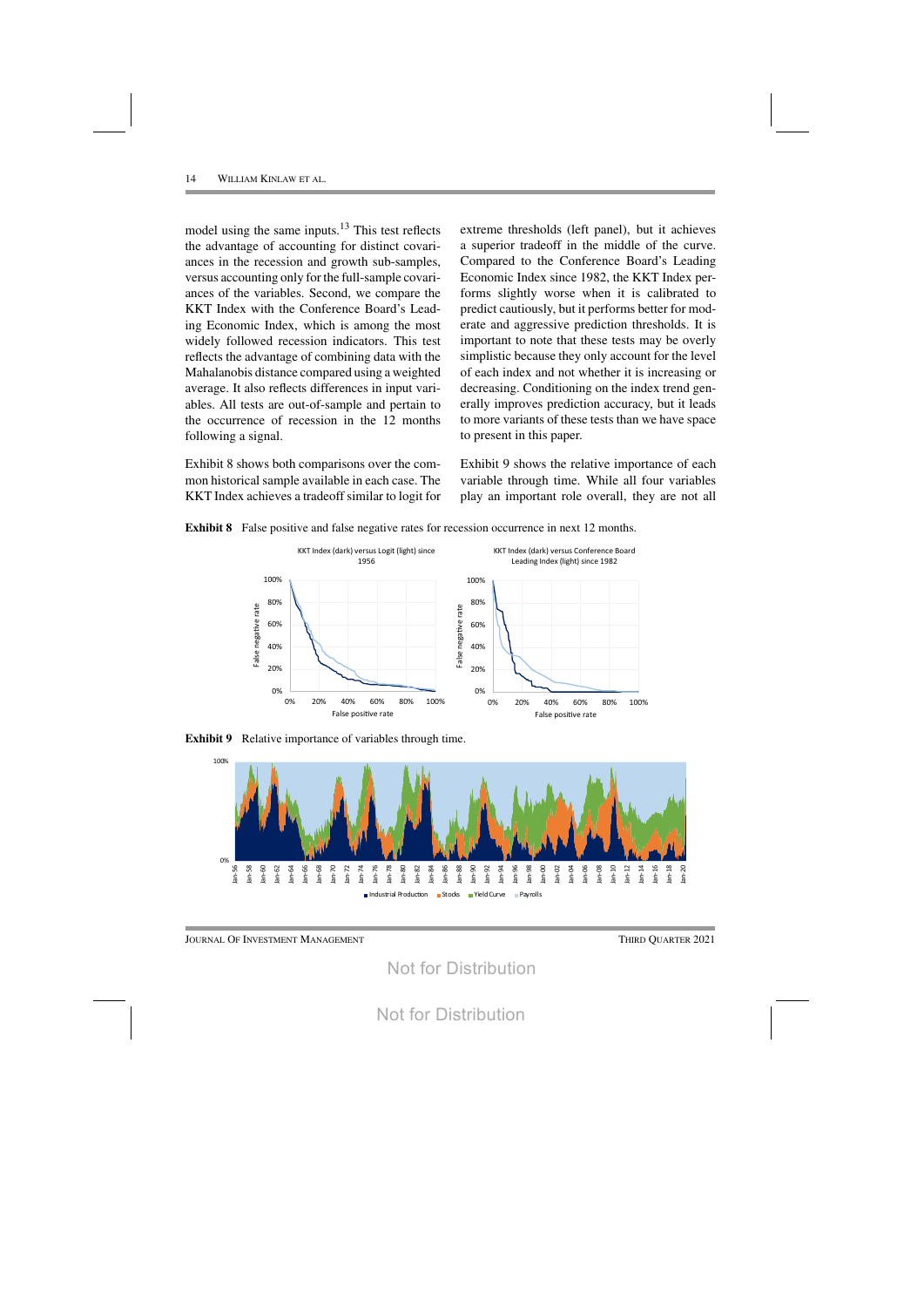equally important at a given point in time. It appears that the yield curve and stock market are generally more important in the early stages of a recessionary episode, while industrial production and payrolls are more important in determining the depth of a recession and its subsequent recovery. We also observe interesting shifts across decades, as the yield curve and stock market have become relatively more influential after 2000, and industrial production has become less important. This methodology provides an intuitive yet statistically rigorous way to interpret the KKT Index. It may also be applied to evaluate the variables' relevance to current conditions.

# **6 Conclusion**

We apply the Mahalanobis distance to construct a new index of the business cycle. Specifically, we measure the statistical similarity of economic conditions each month with economic conditions that prevailed during prior periods of recession and robust growth. We then construct the index as the likelihood of recession relative to the likelihood of robust growth.

Unlike other approaches for forecasting the business cycle, which either rely on a simple aggregation of economic variables or use regression models, our approach distinguishes between the standard deviations and correlations of the economic variables that prevailed during recessions from those that prevailed during periods of growth. This separation allows the weights that our approach places on the inputs to vary with prevailing economic conditions. Our approach also allows us to measure changes in the relative importance of the economic variables, which yields valuable intuition about the dynamics of the business cycle.

We show that our index compares favorably to other commonly used measures of the business cycle, including the Conference Board Indexes, the yield curve, and results generated by logit models. Finally, we produce results showing the time-varying importance of the economic variables that we use to construct our index, and we summarize key insights about the dynamics of the business cycle.

# **Appendix A NBER Methodology**

The National Bureau of Economic Research's (NBER's) Business Cycle Dating Committee was created in 1978 (though the NBER has been publishing business cycle dates since 1929). It consists of eight (or so) members. On its website and in the most recent statement following a recession, released in September 2010, the committee defines a recession as "a period of falling economic activity spread across the economy, lasting more than a few months, normally visible in real GDP, real income, employment, industrial production, and wholesale-retail sales."14 (As a side note, it is important to acknowledge that the four indicators, other than GDP, map very closely to the four indicators used in the Conference Board's Coincident Economic Index, which we review in Appendix B.)

The September 2010 report also explains that: "The trough marks the end of the declining phase and the start of the rising phase of the business cycle. Economic activity is typically below normal in the early stages of an expansion, and it sometimes remains so well into the expansion."15 The NBER's website (https:// www.nber.org/cycles/recessions.html, accessed December 2019) provides further detail:

The NBER's Business Cycle Dating Committee maintains a chronology of the U.S. business cycle. The chronology comprises alternating dates of peaks and troughs in economic activity. A recession is a period between a peak and a trough, and an expansion is a period between a trough and a peak. During a recession, a significant decline in economic activity spreads across the economy and can last from a few months to more than a year. Similarly, during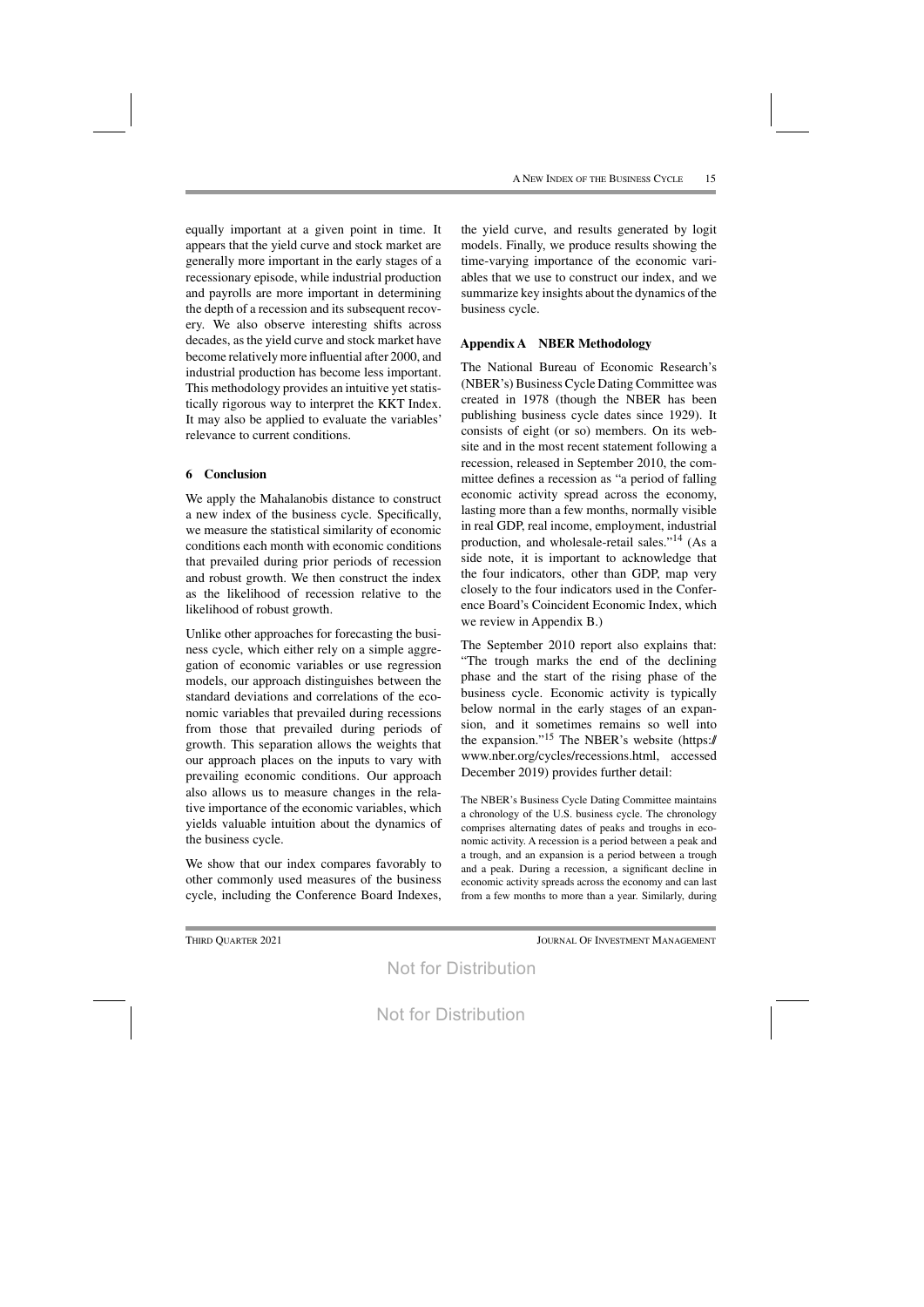an expansion, economic activity rises substantially, spreads across the economy, and usually lasts for several years.

In both recessions and expansions, brief reversals in economic activity may occur—a recession may include a short period of expansion followed by further decline; an expansion may include a short period of contraction followed by further growth. The Committee applies its judgment based on the above definitions of recessions and expansions and has no fixed rule to determine whether a contraction is only a short interruption of an expansion, or an expansion is only a short interruption of a contraction. The most recent example of such a judgment that was less than obvious was in 1980–1982, when the Committee determined that the contraction that began in 1981 was not a continuation of the one that began in 1980, but rather a separate full recession.

TheCommittee does not have a fixed definition of economic activity. It examines and compares the behavior of various measures of broad activity: real GDP measured on the product and income sides, economy-wide employment, and real income. The Committee also may consider indicators that do not cover the entire economy, such as real sales and the Federal Reserve's index of industrial production (IP). The Committee's use of these indicators in conjunction with the broad measures recognizes the issue of double-counting of sectors included in both those indicators and the broad measures. Still, a well-defined peak or trough in real sales or IP might help to determine the overall peak or trough dates, particularly if the economy-wide indicators are in conflict or do not have well-defined peaks or troughs.

*National Bureau of Economic Research (https://www.nber.org/cycles/recessions.html)*

# **Appendix B Conference Board Index Methodology**

The Conference Board publishes monthly business cycle Indicators, including composite indexes for leading, coincident, and lagging economic activity. Their Business Cycle Indicators Handbook describes the design and historical evolution of the indexes as follows:

...In 1961, under the direction of Julius Shiskin at the Bureau of the Census, the U.S. Government began publication of a monthly report, Business Cycle Developments

(BCD). This work was undertaken in cooperation with the NBER and the President's Council of Economic Advisers and made extensive use of time-series charts of NBER indicators (80 U.S. series and indexes of industrial production for seven major trading partners). In 1968, the report was renamed Business Conditions Digest, and in 1972 the indicators were shifted to another Commerce Department agency, the Bureau of Economic Analysis... (p. 9)

... In 1995, the BEA [...] transferred its program of research and production of business cycle indicators to The Conference Board... (p. 10)

... Wesley C. Mitchell and Arthur F. Burns originated the indicator approach that made extensive use of business cycle indicatorsin the mid-1930s at the NBER... Oversubsequent decades, the approach was developed and refined, mostly at the NBER under the leadership of Geoffrey H. Moore... (p. 13)

... Clearly, the peaks and troughs in the coincident index line up closely with the official peak and trough dates from the NBER. The largest deviation is the three months at the 1960 peak. Eight of the last 13 turning points match exactly, and all turning points in the coincident index correspond to either the beginning or end of a recession... (p. 14)

# *"Business Cycle Indicators Handbook." 2000. The Conference Board*.

The Conference Board's Dec 19, 2019 release of U.S. Business Cycle Indicators explains that "The leading, coincident, and lagging economic indexes are essentially composite averages of several individual leading, coincident, or lagging indicators."16 Each input is weighted by a standardization factor which essentially normalizes for the standard deviation of that series. The standardization factors are scaled to sum to 1. The Coincident Economic Index includes four variables: (1) employees on nonagricultural payrolls, (2) personal income less transfer payments, (3) industrial production, and (4) manufacturing and trade sales. The Leading Economic Index comprises 10 different variables, including stock prices and the interest rate spread on 10-year Treasury bonds versus the Federal Funds Rate, both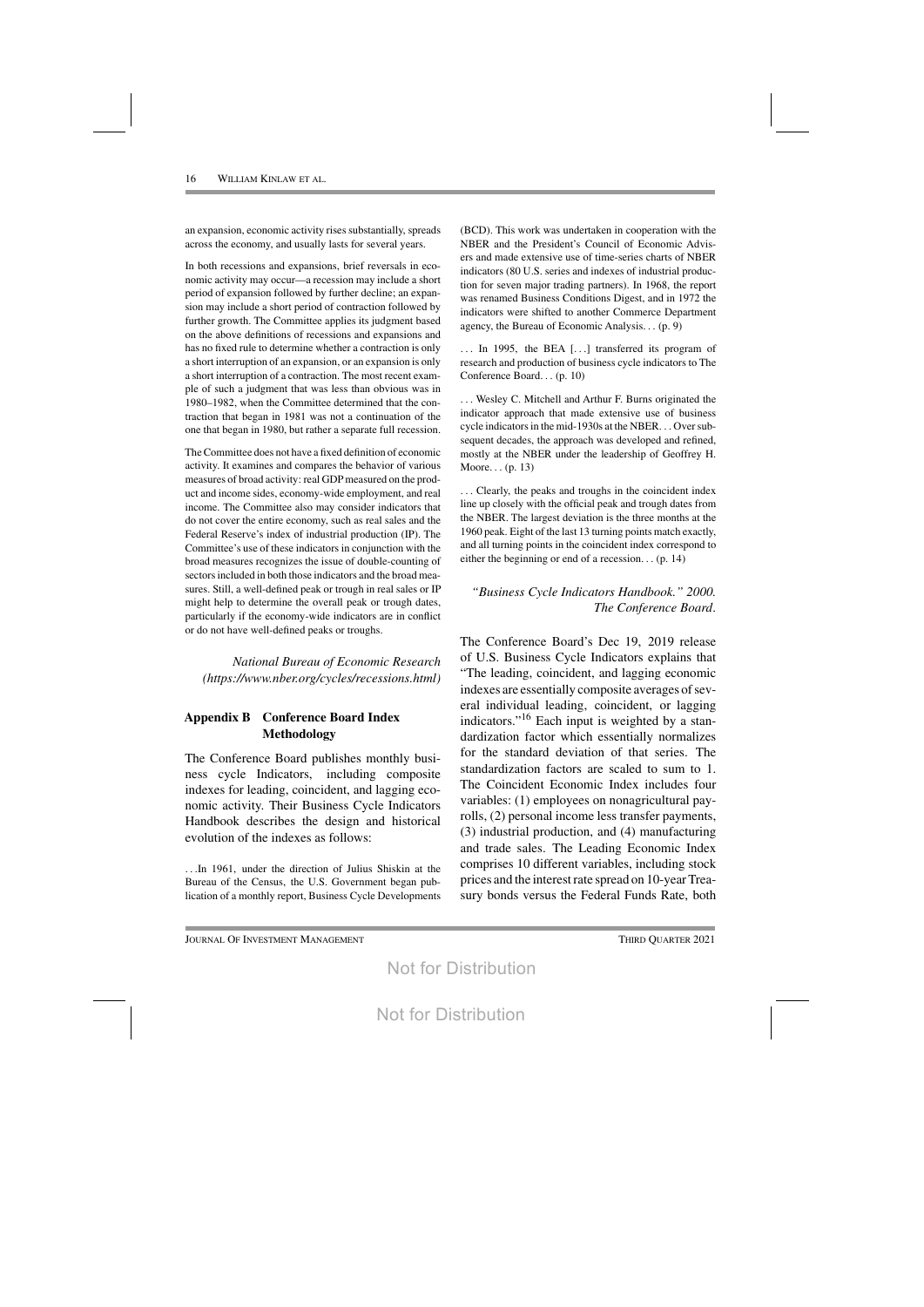of which correspond to variables we use in our index.

## **Notes**

We thank Yaonan Zhang and an anonymous reviewer for their helpful comments and assistance.

This material is for informational purposes only. The views expressed in this material are the views of the authors, are provided "as-is" at the time of first publication, are not intended for distribution to any person or entity in any jurisdiction where such distribution or use would be contrary to applicable law, and are not an offer or solicitation to buy or sell securities or any product. The views expressed do not necessarily represent the views of Windham Capital Management, State Street Global Markets®, or State Street Corporation® and its affiliates.

## **Endnotes**

- <sup>1</sup> See Mahalanobis (1927, 1936).
- <sup>2</sup> For further description and interpretation of the Mahalanobis distance including itsrelationship with principal components, see for example Brereton (2015).
- <sup>3</sup> Industrial Production is the one-year percentage change in the monthly Industrial Production Index which is available from the Archival Federal Reserve Economic Data (ALFRED) repository maintained by the Federal Reserve Bank of Saint Louis starting in January 1920 (code: INDPRO). Prior to 1920 we use the Index of Industrial Production and Trade for the United States from ALFRED (code M1204BUSM363SNBR) as a proxy for Industrial Production. Nonfarm Payrolls is the rolling one-year percentage change in monthly Nonfarm Payrolls which is available from ALFRED starting in January 1940 (code: PAYEMS). Priorto 1940 we use the Index of Factory Payrolls for the state of New York from ALFRED (code M08G8AUS000NYM335NNBR) as a proxy for NonfarmPayrolls. We scale down the standard deviation of the one-year changes in New York payrolls to adjust for the higher volatility of this series relative to nonfarm payrolls for the United States; the two series are 99% correlated during the period for which overlapping

data is available. The return of the stock market is the rolling one-year price return of the S&P 500 Composite Index which is available monthly on Robert Shiller's website from 1871 to present and can also be replicated using data from Datastream. The slope of the yield curve is measured as the average difference between the 10 year U.S. treasury yield (code: USTRCN10) and the U.S. Federal Funds Rate (code: USFDFUND) over the preceding 12 months which is sourced from Datastream and captured on the 15th day of the prior month. Prior to November 1964, we use the difference between the 10 year U.S. Treasury yield and the annual risk-free rate, both available on Ken French's website, as a proxy for the yield curve. Prior to 1926 we use the difference between the 10-year U.S. Treasury yield (available on Robert Shiller's website) and the Federal Reserve Bank of NewYork discount rate (available on the NBER website) as a proxy for the yield curve. Finally, NBER recessions are identified by NBER and are available at a monthly frequency from ALFRED. For both Nonfarm Payrolls and Industrial Production data, we select all available vintages from ALFRED so we are able to identify the data that was actually available at each point in time, prior to any future revisions. Not all vintages are available prior to 1956, hence we treat the pre-1956 period as "in sample" to the extent that the data includes the benefit of subsequent revisions; our out-of-sample analysis begins in January 1956.

- We winsorize the vector of current observations,  $x$ , to prevent extreme outliers from distorting the results. Specifically, if any of the four variables are more than three growth standard deviations above the growth mean, we reset them to this level; if any of the variables are less than three recession standard deviations below the recession mean, we reset them to this level. We do not make any adjustments to observations for the purposes of computing either covariance matrix.
- <sup>5</sup> For example, the analog of Equation (7) for a logit (or logistic) regression model is  $\frac{\partial p_{\text{logit,rec}}}{\partial x} = p_{\text{rec}} p_{\text{gr}} \beta$ . If we rescale these vectors as per Equation (8) to derive the measure of relative variable importance, it will simply equal  $β$ , the fixed vector of variable coefficients.
- <sup>6</sup> We posted the first version of this paper on SSRN in January, 2020 and the index indicated a recession likelihood of 76% at that time based on data through November, 2019.
- <sup>6</sup> We obtain data for the Conference Board's Coincident and Leading Indexes from the Archival Federal Reserve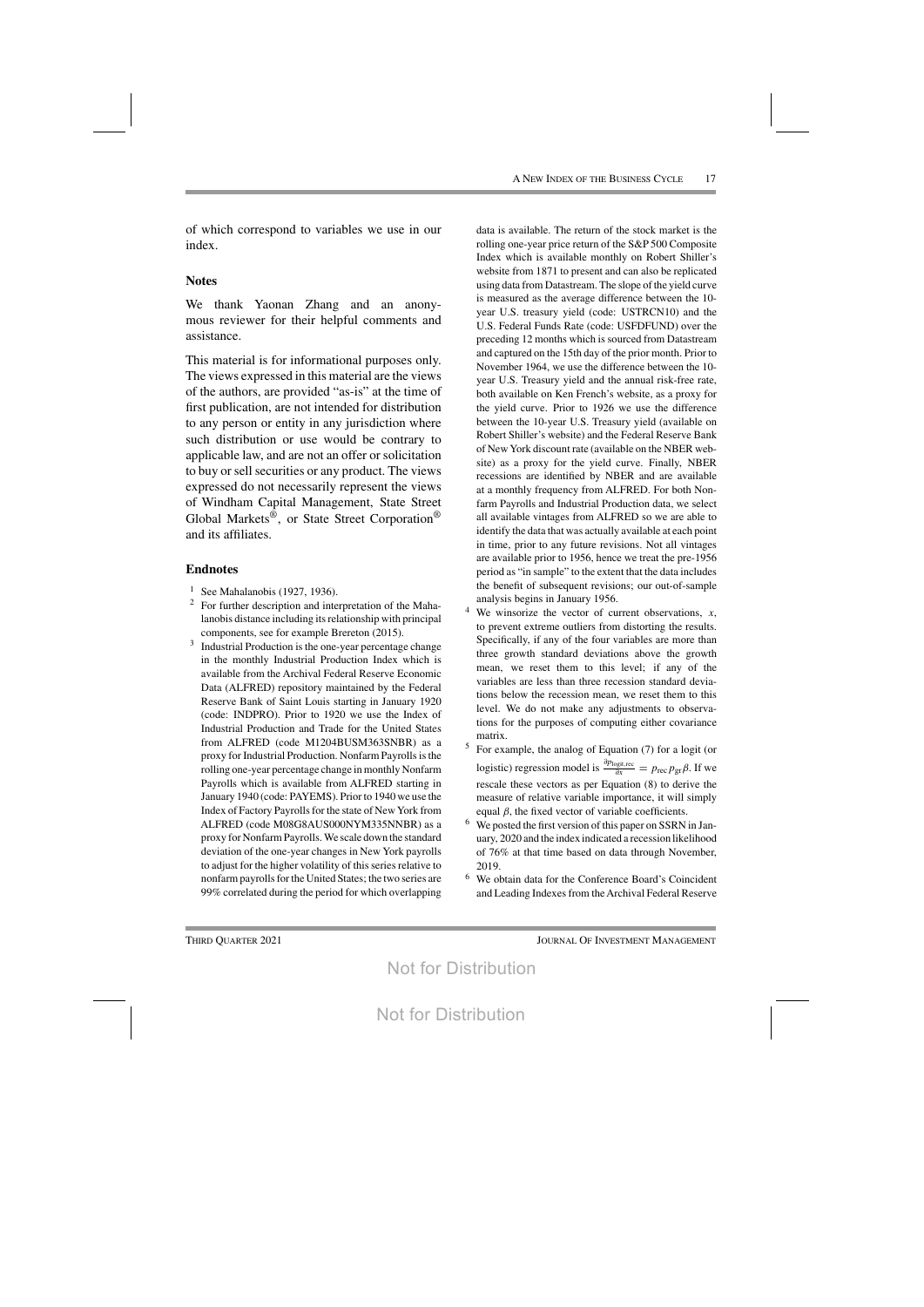Economic Data (ALFRED), including prior vintages of point-in-time data where available. We plot the index values from the earliest vintage for which each month's observation is available.

- <sup>7</sup> From "The NBER's Recession Dating Procedure," January 7, 2008, https://www.nber.org/cycles/jan2003.html, accessed July 24, 2020.
- <sup>8</sup> In this event study, we use the NBER's designations of recessions. We define robust growth periods as quarters in which the trailing year's real GDP growth ranks near the top of its distribution over the prior 10 years. We set a threshold of 85% to match roughly the historical frequency of recessions.
- <sup>9</sup> Removing the requirement that the yield curve slope is falling (a standardized shift less than −1) does not materially change the results.
- $10$  For motivation and tests of other promising methods, see for example Pike and Vazquez-Grande (2019).
- <sup>11</sup> For example, Estrella and Hardouvelis (1991) apply the term structure as a predictor of the real economy, Gilchrist and Zakrajsek (2012) and Gilchrist *et al.* (2009) analyze prediction with credit spreads, and Estrella and Mishkin (1998) and Stock and Watson (2003) evaluate the use of market-derived variables more generally.
- <sup>12</sup> We compute the inputs in the exact same manner, including the winsorization procedure described above.
- <sup>13</sup> "September 20, 2010 announcement of June 2009 business cycle trough/end of last recession," accessed December 2019 via www.nber.org/cycles/main.html
- <sup>14</sup> "September 20, 2010 announcement of June 2009 business cycle trough/end of last recession," accessed December 2019 via www.nber.org/cycles/main.html
- <sup>15</sup> Accessed December 2019 via www.conference-board. org

## **References**

- Brereton, R. G. (2015). "The Mahalanobis Distance and Its Relationship to Principal Component Scores," *Journal of Chemometrics*, January 9, 2015. https://onlinelibrary.wiley.com/doi/pdf/10.1002/cem.2692
- Chow, G., Jacquier, E., Kritzman, M., and Lowry, K. (1999). "Optimal Portfolios in Good Times and Bad," *Financial Analysts Journal* **55**(3), 65–71 (May/June).
- Czasonis, M., Kritzman, M., and Turkington, D. (2020). "Addition by Subtraction: A Better Way to Forecast Factor Returns (and Everything Else)," *The Journal of Portfolio Management* **46**(8), 98–107, September.
- Czasonis, M., Kritzman, M., and Turkington, D. (2021). "The Stock-Bond Correlation," *The Journal of Portfolio Management* **47**(3), 67–76, February.
- Estrella, A. and Hardouvelis, G.A. (1991). "The Term Structure as a Predictor of Real Economic Activity," *Journal of Finance* **46**(2), 555–576.
- Estrella, A. and Mishkin, F. S. (1998). "Predicting U.S. Recessions: Financial Variables as Leading Indicators," *Review of Economics and Statistics* **80**(1), 45–61.
- Gilchrist, S. and Zakrajsek, E. (2012). "Credit Spreads and Business Cycle Fluctuations," *American Economic Review* **102**, 1692–1720 (June).
- Gilchrist, S., Yankov, V., and Zakrajšek, E. (2009). "Credit Market Shocks and Economic Fluctuations: Evidence from Corporate Bond and Stock Markets," *Journal of Monetary Economics* **56**(4), 471–493.
- Lin, R., Khalastchi, E., and Kaminka, G.(2010). "Detecting Anomalies in Unmanned Vehicles Using the Mahalanobis Distance," The Maverick Group, Computer Science Department, Bar-Ilan University, Ramat-Gan, Israel 52900.
- Mahalanobis, P. C. (1927). "Analysis of Race-Mixture in Bengal," *Journal of theAsiatic Society of Bengal* **23**, 301– 333.
- Mahalanobis, P. C. (1936). "On the Generalised Distance in Statistics," *Proceedings of the National Institute of Sciences of India* **2**(1), 49–55.
- Nasief, H., Rosado-Mendez, I., Zagzebski, J., and Hall, T. (2019). "A Quantitative Ultrasound-Based Multiparameter Classifier for Breast Masses," *Ultrasound in Medicine & Biology* **45**(7), 1603–1616 (July).
- Pike, T. and Vazquez-Grande, F. (2019). "Out-of-Sample Performance of Recession Probability Models," FEDS Notes No. 2019-12-13-1.
- Stock, J. H. and Watson, M. W. (2003). "Forecasting Output and Inflation: The Role of Asset Prices," *Journal of Economic Literature* **41**(3), 788–829.
- Su, C. and Li, S. (2002). "A MD Based Classifier for Diagnosing Diseases," *Journal of Chinese Institute of Industrial Engineers* **19**(5), 41–47 (September).
- Wang, P., Su, C., Chen, K., and Chen, N. (2011). "The Application of Rough Set and Mahalanobis Distance to Enhance the Quality of OSA Diagnosis," *Expert Systems with Applications* **38**(6), 7828–7836 (June).

*Keywords*: Business cycle; conference board index of coincident indicators; conference board